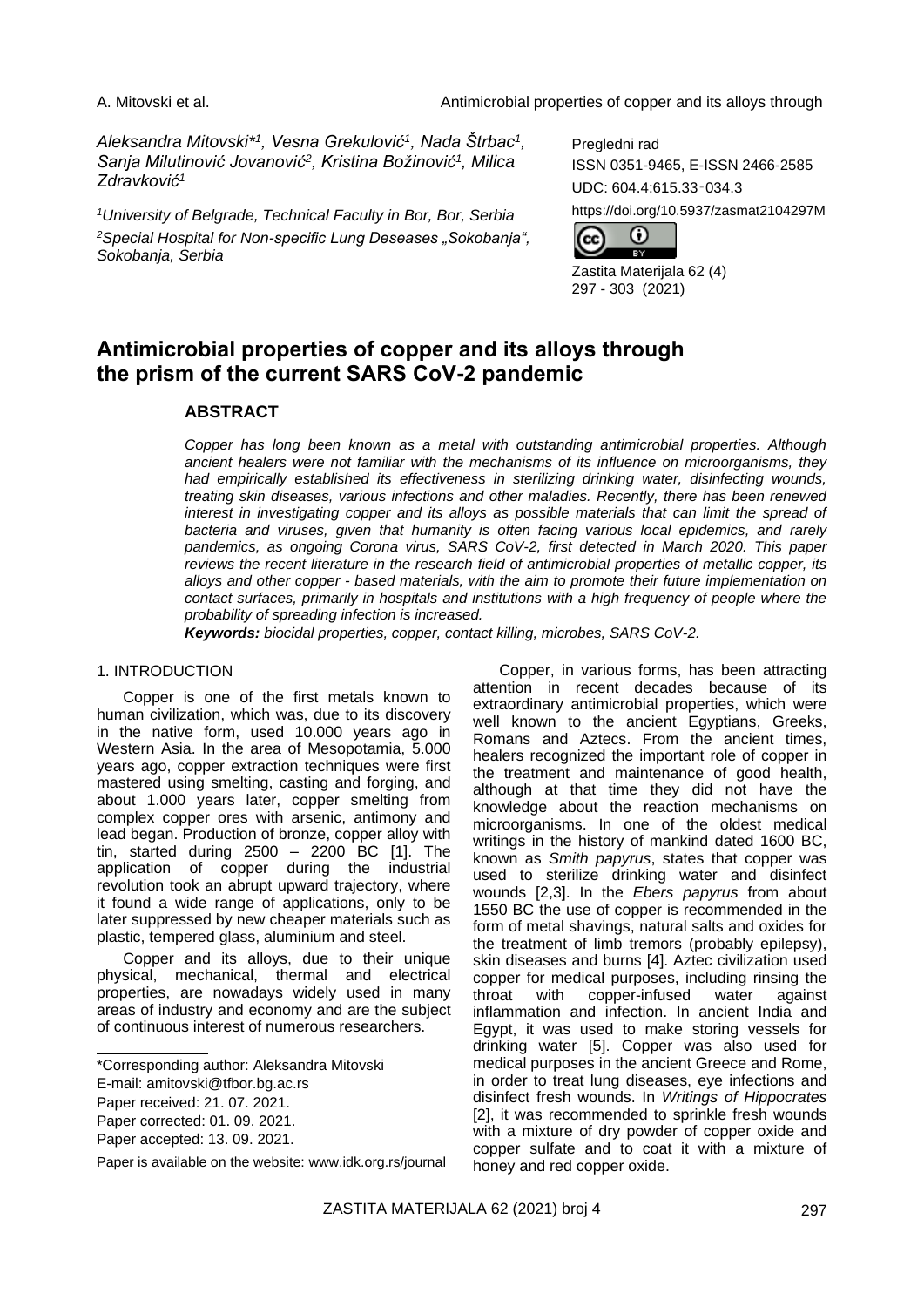Copper played a significant role in the history of health even in the New Era. During the cholera epidemic in Paris in the XIX century, physicians discovered that workers in copper smelters were almost immune to cholera, while a vast number of the surrounding population succumbed to the disease [6]. During the second half of the XIX century, European physicians recommended the use of copper to treat arthritis, diarrhea, dysentery, and tuberculosis. Even in the XX century, copper still played an important role in the history of human health. The use of copper as an antimicrobial agent continued until the discovery of commercially available antibiotics in 1932. In 1939, German medical researchers discovered that workers in copper mines and smelters did not suffer from arthritis during their active working in those facilities. This observation led researchers to use copper to treat arthritis, fever, sciatica, neck and back pain [2]. Recently there has been an assumption that the heart attack rate in France is the lowest of all European countries due to significantly higher consumption of red wine by the French, which has a higher copper content than white wine [7,8]. The spread of antibiotic resistance has led to the emergence of antibiotic-resistant bacteria, frequently present in hospitals, nursing homes, food processing plants and commercial animal farms. This has triggered the need for different approaches and research to keep these pathogenic microorganisms under control. One of the alternatives is the use of copper surfaces in hygienically sensitive buildings [9].

Kuhn's research [10], as one of the first in this field, confirmed the positive influence of brass handles in order to reduce some bacterial cultures from different hospital areas. The clinical trial included monitoring the growth of the so-called "hospital" bacteria such as *Escherichia coli*, Staphylococcus *aureus*, Streptococcus group D and *Pseudomonas* on stainless steel, brass, aluminium and copper. The results showed that the growth of bacteria on copper and brass surface was almost completely stopped, with the effect of brass self-cleaning being achieved in a maximum of 7 hours, while copper self-disinfected in 15 min from some microbial species. On the other hand, steel and aluminium surfaces showed intensive growth of all tested bacteria in the next 8 days, while some bacteria were still present in the next 3 weeks. Despite the outstanding results, this research went unnoticed. Only recently there has been more intense interest in the use of copper as a self-disinfecting material, with the focus of research on the mechanism of copper influence on the so-called "contact killing" of pathogens [11].

Sudha et al. [12] investigated the effect of storing drinking water in a copper vessels, microbiologically contaminated with bacteria that cause diarrhea. The results of the study revealed that none of the tested pathogens survived in drinking water stored in copper vessels, even after enrichment with bacterial cultures. This study confirmed the knowledge of ancient healers that copper indeed has got the amazing health properties.

### 2. MECHANISMS OF ANTIBACTERIAL ACTION OF COPPER

The toxic effect of copper on microorganisms was used in agriculture to control bacterial and fungal plant diseases [13], which later led to the first detailed studies of the biocidal properties of copper [14]. The study of antimicrobial properties of copper surfaces has recently been more intensively developed, especially since 2008 when the US Environmental Protection Agency registered almost 300 different copper-based surfaces as antimicrobial [15].

The molecular mechanisms of antibacterial activity of copper are the result of its atomic structure, especially the outer electron shell, as well as the pronounced ability of metallic copper to easily be an electron donor or acceptor, which is a characteristic of elements with high electrochemical potential. Many useful properties of copper are based on these properties, including its electrochemical properties used in biological systems [16]. Thanks to the electrochemical potential, the free copper ion interacts with bacterial proteins, which results in the suppression of their activity, and gives copper its antibacterial character. The antibacterial mechanism is very complex and can take place both within cells and in the intercellular space [17].

Although the mechanism of the biocidal activity of copper has not yet been sufficiently explained, it is currently accepted that the mechanism of the antibacterial action of copper and the contact killing of pathogenic microorganisms includes the following key steps:

1. The increased concentration of copper inside cells leads to oxidative stress, i.e. the lack of balance between the activity of reactive oxygen species and the biological ability to quickly detoxify reactive by-products or repair damage, resulting in the formation of hydrogen peroxide. In these cellular conditions, copper participates in the socalled Fenton-type reaction [18,19]:

$$
Cu^{+} + H_{2}O_{2} \rightarrow Cu^{2+} + OH^{+} + OH^{s}
$$
 (1)

which in combination with the reactions of the Haber - Weiss cycle [20]:

$$
H_2O_2 + OH^s \to H_2O + O_2^- + H^+ \tag{2}
$$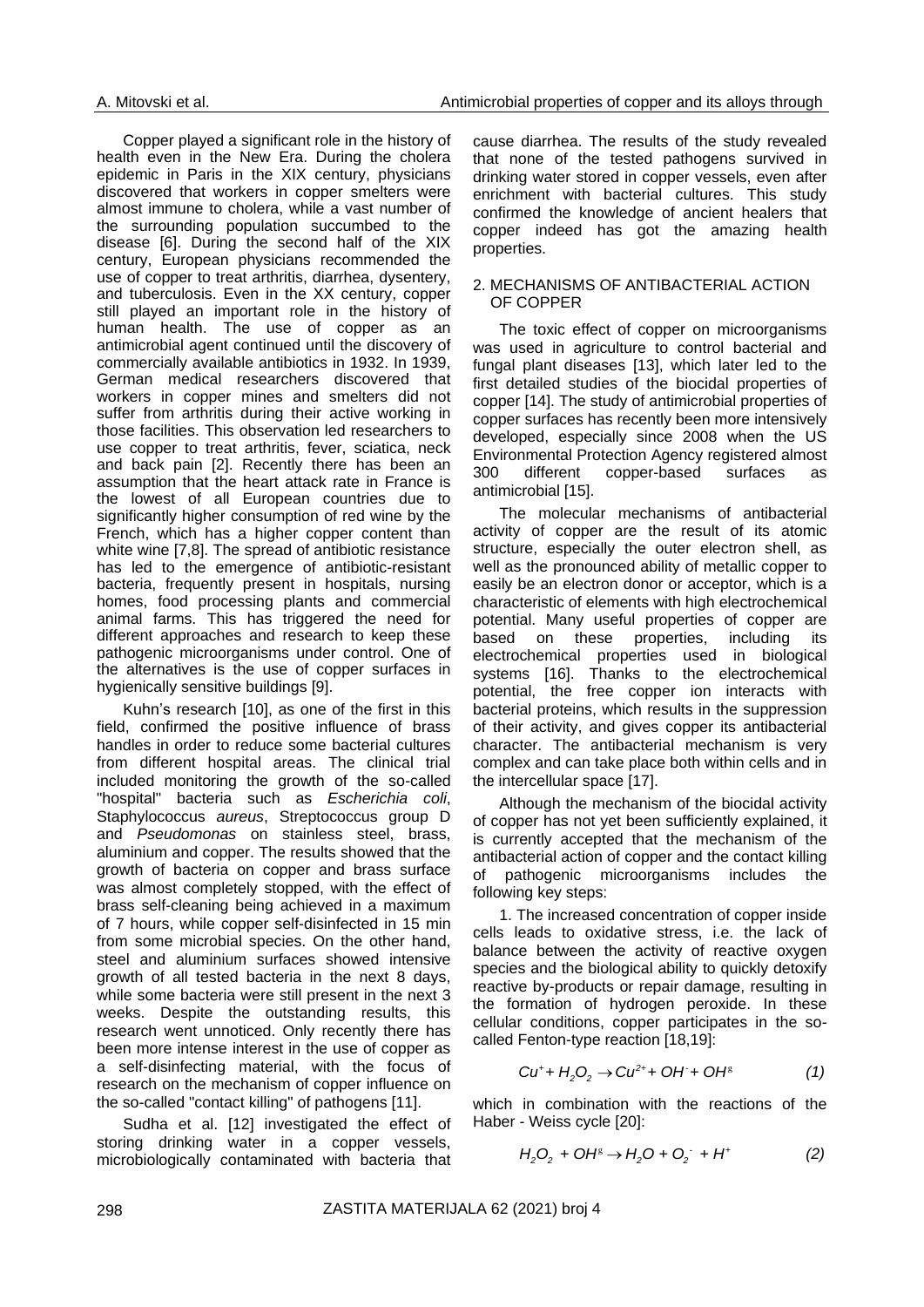$$
H_2O_2 + O_2^- \to O_2 + OH^+ + OH^8 \tag{3}
$$

provides a rich source of reactive oxygen species that produce large amounts of hydrogen peroxide. Hydrogen peroxide acts as a catalyst for the formation of highly reactive hydroxyl radicals that lead to irreversible oxidative damage to cellular parts of pathogenic microorganisms [21]. The formation of reactive radicals is probably mediated by the redox cycle between different ionic types of copper: Cu<sup>0</sup>, Cu<sup>+</sup> i Cu<sup>2+</sup> [22].

2. Excess copper leads to damage to the microorganisms cell membrane, resulting in "leakage" of nutrients, which causes the cell to dry out and die [23].

3. Although copper is necessary for many reactions that take place in proteins, in higher concentrations copper binds to proteins that do not require its presence to function. This improper binding leads to atrophy of protein functions and their breakdown into dysfunctional components [17].

Some studies [24-27] on the mechanism and kinetics of contact killing during exposure of bacteria to copper and copper alloy surfaces have generally shown that microbes, depending on type, are inactivated in an interval of several hours, with higher copper content in the alloy, elevated temperature and relative humidity increasing the efficiency of the contact killing process [28-30]. Comparative studies of the microorganisms contact killing kinetics using dry and wet inoculation techniques have shown that dry and clean copper surfaces have better antimicrobial properties, which opens new questions in the research of contact killing mechanisms [31-33]. Table 1 summarizes some of the results of various investigations of contact killing kinetics of different types of microbes on the surfaces of copper and its alloys.

*Table 1. Contact killing time of some of the microbes on copper surfaces*

*Tabela 1. Vreme kontaktnog ubijanja nekih mikroba na bakarnim površinama*

| Microbe species               | Contact killing<br>time at room<br>temperature | Reference |
|-------------------------------|------------------------------------------------|-----------|
| Salmonella enterica           | 4 h                                            | $[27]$    |
| Escherichia coli              | 65 - 75 min                                    | [34, 34]  |
| <b>MRSA</b>                   | $45 - 180$ min                                 | [25, 35]  |
| Influenza A virus<br>(H1N1)   | 6h                                             | [36]      |
| Mycobacterium<br>tuberculosis | $5 - 15$ days                                  | [35]      |
| Candida albicans              | 60 min                                         | [35]      |
| Enterococcus hirae            | 90 min                                         | [37]      |

### 3. ANTIMICROBIAL PROPERTIES OF COPPER AND ITS ALLOYS

In institutions like hospitals and in places with a large daily people fluctuation, bus and train stations, airports, large shopping centres, etc, there are many areas that are frequently touched (handles, handrails, ATMs, coffee machines, trays, bells, bed racks, toilet chairs, etc). These areas which are made of plastic, aluminium or stainless steel, can be significantly contaminated with bacteria and fungi. It is estimated that about 80% of infectious diseases are transmitted by contact. Infectious microbes can survive on the surfaces in hospital conditions from a few days to as many as a few months, with which staff, patients and visitors can come into contact and endanger their health [32]. The most common infections in hospitals are methicillin-resistant *Staphilococcus aureus* (MRSA), coli bacillus as *Escherichia coli*, *Klebsiella pneumoniae* and *Clostridium difficile*. Frequent and efficient cleaning, in combination with proper hand hygiene, reduces the transmission of infections, but complete removal of pathogenic microorganisms is practically impossible [38]. The global spread of resistant bacteria has led to dangerous nosocomial infections that claim tens of thousands of lives each year and further increase hospital costs, measured in billions of dollars [39]. Stainless steel is mostly used in healthcare facilities due to its shiny aesthetic appearance and high corrosion stability. However, its use does not have a significant antimicrobial advantage over copper [40]. Copper surfaces, with their self-disinfecting properties, could contribute to controlling the spread of infections by reducing surface contamination, as evidenced by in-hospital testing [41,42].

Montero et al. [43] performed an antimicrobial characterization of a new composite material called "Copper Armor", in which copper particles are evenly distributed in the methyl methacrylate matrix, and always partially exposed to the surface. The bactericidal effect of this self-disinfecting composite against dangerous human pathogens and a significant reduction in the concentration of microbes on hospital surfaces have been confirmed. Therefore, there is a need for new approaches to hygiene in hospitals, where copper, its alloys and new copper-based composites, with their proven antimicrobial properties, need to be considered as an addition to existing hygiene measures, which is estimated to reduce infections by about 15 % per year [36].

Copper has a powerful ability to neutralize infectious viruses such as bronchitis virus, poliovirus, human immunodeficiency virus (HIV-1), norovirus and other unilateral or bilateral DNA and RNA viruses [44]. One of the causes of high speed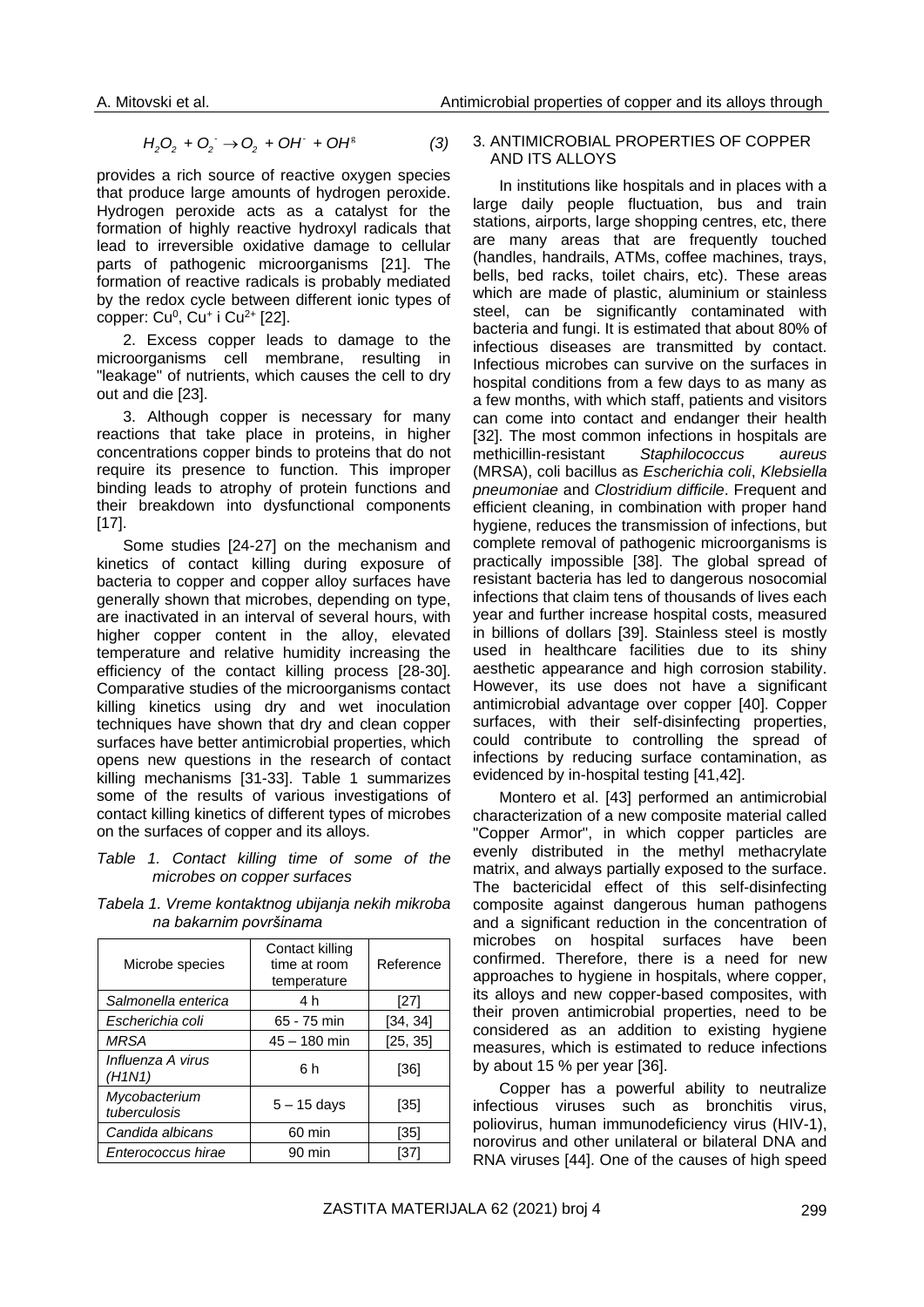transmission of respiratory viruses is related to their ability to survive on dry surfaces. On various surfaces for everyday use, such as ceramic tiles, teflon, PVC, glass, rubber and stainless steel, human corona virus HCoV 229E remains contagious for at least 5 days, which is long enough to touch the surface contaminated with respiratory droplets and further spread the virus. However, when HCoV 229E comes in contact with a copper or brass surface, its viral genomes and morphology become irreversibly damaged after 10 minutes of exposure [45]. Kampf et al. [46] found that, depending on the contact surface, SARS and MERS coronaviruses, as well as HCoV, can be contagious for up to 9 days at room temperature and up to 28 days at 4 °C, respectively. Human coronavirus is rapidly inactivated on a number of copper alloys. Brass has been shown to be very effective at lower Cu concentrations, with Cu<sup>+</sup> and  $Cu<sup>2+</sup>$  ions participating in virus inactivation, which is enhanced by the formation of reactive oxygen species on alloy surfaces. The newly descovered coronavirus, SARS-CoV-2, responsible for the ongoing COVID-19 pandemic, is proven to be very sensitive to contact with the copper surface [47,48].

In order to prevent the spread of the SARS-CoV-2 virus, the US Environmental Protection Agency registered a group of antimicrobial copper alloys with 92.6% Cu and 3.8% of other elements in February 2021. These alloys are intended only for the production of contact surface components for use in hospitals, healthcare facilities, laboratories and various public, commercial and residential buildings. Experimental investigation of this group of alloys showed that 99.9% of grampositive and gram-negative bacteria are inactivated within 2h of exposure (*Staphylococcus aureus, Enterobacter aerogenes, Methicillin-Resistant Staphylococcus aureus*-MRSA, *Escherichia coli* O157:H7, *Pseudomonas aeruginosa i Vancomycin–Resistant Enterococcus faecalis*-VRE) and viruses (*Human coronavirus*-229E, *Rhinovirus Type 37* i *Rotavirus Strain WA.*), if these surfaces are regularly disinfected [49,50].

Borkov et al. [51] showed that impregnation with copper oxide in protective respiratory face masks shows biocidal properties against influenza A virus, without changing the characteristics of the physical barrier. Hang et al. [52] determined the antiviral effect of copper oxide nanoparticles against hepatitis C virus (HCV).

# 4. ANTIMICROBIAL PROPERTIES OF OTHER METALS AND ALLOYS

Research on the antibacterial properties of 21 metals (except iron) showed that copper and silver had similar degrees of contact killing efficiency, 5-

10 times higher than the values of other tested metals [53]. Silver has been known for a long time as an antibacterial metal and is already widely used as an antibacterial agent, mainly in colloidal form, because only in this state silver has the ability to release ions [54]. Although the silver cation is more toxic to bacteria than the copper cation [55], silver is unstable in the  $Ag^{2+}$  oxidation state and does not catalyze Fenton-type reactions. It was found, as a result of research by Mikolay et al. [30], that silver surfaces do not kill bacteria, which confirms that copper alloys are indeed much more bactericidal than materials containing silver.

Using the method of atomic force microscopy, Nan et al. [56] showed that antibacterial steel (stainless steel with 3.8% Cu) destroyed the cell membrane and/or bacterial cell wall and increased cell permeability, while on control steel the cells remained intact. Their research also confirmed that the adhesion of bacteria to antibacterial stainless steel was significantly higher than one performed on control steel, which is explained by the effect of released  $Cu<sup>2+</sup>$  ions. These findings highlight new aspects of contact killing that can be applied to other antimicrobial surfaces. The importance of contact between bacteria and metals in contact killing further supports the observation that strong contamination of the copper surface significantly reduces the effect of contact killing [57]. Santo et al. [22] found that 76% of bacteria isolated from Euro currency coins (25% Ni and 75% Cu, alloys with pronounced antibacterial activity) are still susceptible to contact killing when applied to a copper surface. It is assumed that these bacteria survived on the coins only due to the surface contamination.

Recently, the influence of different metal coatings (Co, Zn, Cu and cobalt alloys with Ni, Zn, Cr) on the inhibition of growth of some pathogenic gram-positive and gram-negative bacteria was investigated. The inhibitory effect of the coating was found to be directly related to the amount of produced  $H_2O_2$  [58]. Despite the already wellknown biocidal efficiency of copper, healthcare institutions and industry continue to produce furniture and equipment using polymers and stainless steel that are cheaper than copper and its alloys. At the same time, many industries use thermal spraying procedures to apply coatings to protect the substrate from wear, heat or corrosion [59]. This technology is also one of the costeffective applications of copper for the purpose of effectively reducing bacterial contamination on contact surfaces. It needs to be taken into consideration for the copper based antimicrobial materials production in the future.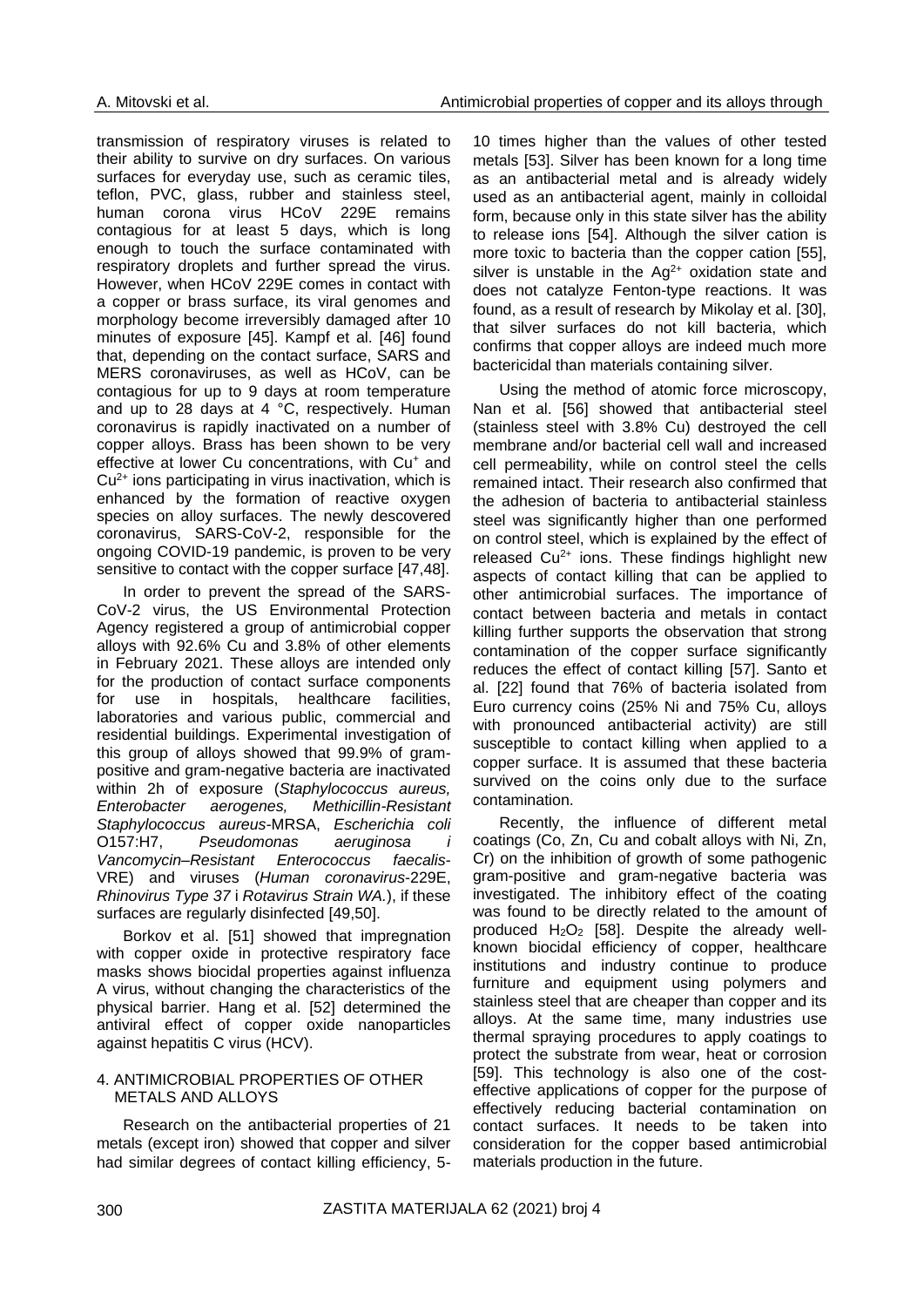#### 5. CONCLUSION

The main purpose of this review paper is to raise awareness of the general public and the economy about the importance of copper and its alloys as a powerful weapon in the fight against pathogenic microorganisms and potentially deadly viruses, such as the ongoing Corona virus (SARS-CoV-2). The plagues of pandemics that periodically throw human civilization out of the normal course of life, often resulting in millions of victims and collapse of the global economy, should lead us already not only to think, but also to intensify the activities to prevent the spreading of dangerous bacteria and viruses. One of them is certainly much higher prevalence of copper and its alloys, as well as new copper-based materials in healthcare facilities, as a complementary strategy that can help reduce bacterial concentrations and viral load. The medical legacy left to us by ancient civilizations can now be combined with modern science to discover new biocidal materials and implement them on contact surfaces in places with high human fluctuation in order to reduce the spread of infections, decrease additional hospital treatment costs and, most importantly, save lives.

### *Acknowledgement*

*The authors are thankful to the Ministry of Education, Science and Technological Development of the Republic of Serbia for financial support in the research conducted at the Technical Faculty in Bor, University of Belgrade (Contract No. 451- 03-9/2021-14/200131). The contribution of Gordana Mundrić, professor of English language and literature, for proofreading the manuscript, is also greatly appreciated.*

#### 6. REFERENCES

- [1] R.F.Tylecote (1992) History of metallurgy, 2<sup>nd</sup> Ed. Maney Publishing, Institute of Materials, London.
- [2] H.H.A.Dollwet, J.R.J.Sorenson (1985) Historic uses of copper compounds in medicine, Trace Elements in Medicine, 2(2), 80–87.
- [3] S.M.Arab (2017) Medicine in ancient Egypt, Arab World Books [\(https://www.arabworldbooks.com/](https://www.arabworldbooks.com/%20en/e-zine/medicine-in-ancient-egypt-part-3-of-3)  [en/e-zine/medicine-in-ancient-egypt-part-3-of-3,](https://www.arabworldbooks.com/%20en/e-zine/medicine-in-ancient-egypt-part-3-of-3) 15.03.2021.)
- [4] J.F.Nunn (2003) Ancient Egyptian Medicine, The British Museum Press, London.
- [5] G.Borkow, J.Gabbay (2005) Copper as a biocidal tool, Current Medicinal Chemistry, 12, 2163-2175.
- [6] O.Walusinski (2018) The scientific illusion of Victor Burq (1822–1884), European Neurology, 79, 135– 149.
- [7] M.Grønbæk, U.Becker, D.Johansen, A Gottschau, P. Schnohr, H.O.Hein, G.B.Jensen, T.I.A. Sorensen (2000) Type of alcohol consumed and mortality from all causes, coronary heart disease, and cancer, Annals of Internal Medicine, 133, 411–419.
- [8] I.Suh, J.Shaten, J.A.Cutler, L.H.Kuller (1992) Alcohol use and mortality from coronary heart disease: the role of high-density lipoprotein cholesterol, Annals of Internal Medicine, 116, 881–887.
- [9] R.J.Dick, J.A.Wray, H.N.Johnston (1973) A literature and technology search on the bacteriostatic and sanitizing properties of copper and copper alloy surfaces, Battelle Columbus Laboratories, Columbus, Ohio, USA.
- [10] P.J.Kuhn (1983) Doorknobs: A Source of Nosocomial Infection?, Diagnostic Medicine, 1-2.
- [11] G.Grass, C.Rensing, M.Solioz (2011) Metallic Copper as Antimicrobial Surface, Applied and Environmental Microbiology, 77(5), 1541–1547.
- [12] V.B.P.Sudha, S.Ganesan, G.P.Pazhani, T. Ramamurthy, G.B.Nair, P.Venkatasubramanian (2012) Storing Drinking-water in Copper pots Kills Contaminating Diarrhoeagenic Bacteria, Journal of Health, Population and Nutrition, 30(1), 17–21.
- [13] J.R.Lamichhane, E.Osdaghi, F.Behlau, J.Köhl, J.B.Jones, J-N.Aubertot (2018) Thirteen decades of<br>antimicrobial copper compounds applied in compounds applied in agriculture. A review, Agronomy for Sustainable Development, 38, e.28.
- [14] D.A.Cooksey (1994) Molecular mechanisms of copper resistance and accumulation in bacteria, FEMS Microbiology Reviews, 14, 381–386.
- [15] Copper Development Association Inc. [\(https://www.copper.org/about/pressreleases/2008/](https://www.copper.org/about/pressreleases/2008/pr2008_Mar_25.html) [pr2008\\_Mar\\_25.html,](https://www.copper.org/about/pressreleases/2008/pr2008_Mar_25.html) 18.03.2021.)
- [16] A.Lewis, C.W.Keevil (2004) Antibacterial properties of alloys and its alloys in HVAC&R systems, International Copper Association, New York, USA.
- [17] R.B.Thurman, C.P.Gerba (1989) The Molecular Mechanisms of Copper and Silver Ion Disinfection of Bacteria and Viruses, CRC Critical Reviews in Environmental Control, 18(4), 295-315.
- [18] X.Liu, Y.Sang, H.Yin, A.Lin, Z.Guo, Z.Liu (2018) Progress in the Mechanism and Kinetics of Fenton Reaction, Ecology & Environmental Sciences, 3 (1),10-15.
- [19] A.N.Pham, G.Xing, C.J.Miller, T.D.Waite (2013) Fenton-like copper redox chemistry revisited: Hydrogen peroxide and superoxide mediation of copper-catalyzed oxidant production, Journal of Catalysis, 301, 54-64.
- [20] M.Baureder, R.Reimann, L.Hederstedt (2012) Contribution of catalase to hydrogen peroxide resistance in Enterococcus faecalis, FEMS Microbiology Letters, 331, 160–164.
- [21] S.Mathews, M.Hans, F.Mücklich, M.Solioz (2013) Contact Killing of Bacteria on Copper Is Suppressed if Bacterial-Metal Contact Is Prevented and Is Induced on Iron by Copper Ions, Applied and Environmental Microbiology, 79(8), 2605-2611.
- [22] C.E.Santo, P.V.Morais, G.Grass (2010) Isolation and characterization of bacteria resistant to metallic copper surfaces, Applied and Environmental Microbiology, 76, 1341–1348.
- [23] J.Konieczny, Z.Rdzawski (2012) Antibacterial properties of copper and its alloys, Archives of Materials Science and Engineering, 56(2), 53-60.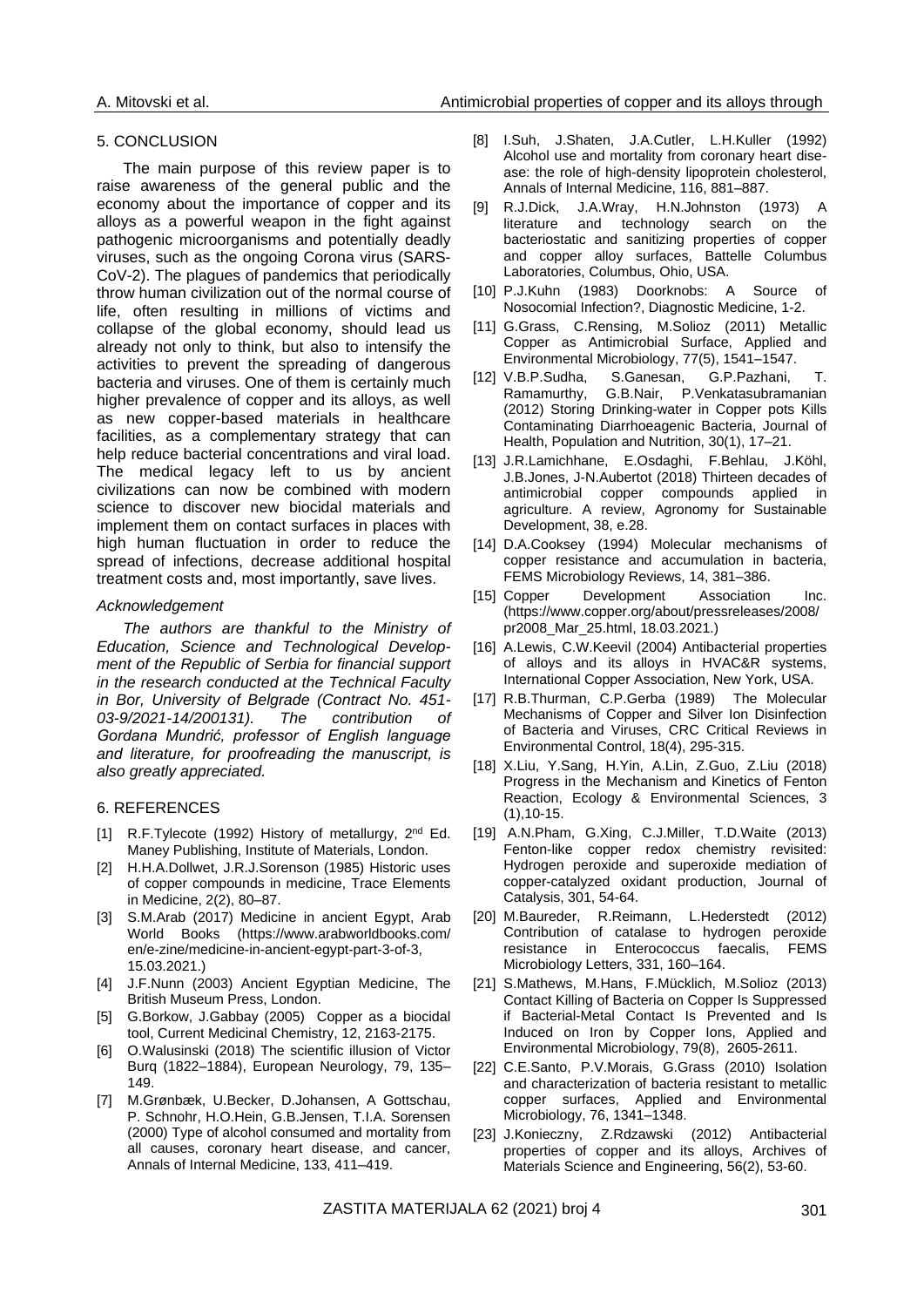- [24] D.Quaranta, T.Krans, C.Espírito Santo, C.G. Elowsky, D.W.Domaille, C.J.Chang, G.Grass, (2011) Mechanisms of contact-mediated killing of yeast cells on dry metallic copper surfaces, Applied and Environmental Microbiology, 77, 416–426.
- [25] J.O.Noyce, H.Michels, C.W. Keevil (2006) Potential use of copper surfaces to reduce survival of epidemic meticillin-resistant Staphylococcus aureus in the healthcare environment, Journal of Hospital Infection, 63, 289–297.
- [26] S.A.Wilks, H.Michels, C.W.Keevil (2005) The survival of Escherichia coli O157 on a range of metal surfaces. International Journal of Food Microbiology, 105, 445–454.
- [27] G.Faundez, M.Troncoso, P.Navarrete, G.Figueroa (2004) Antimicrobial activity of copper surfaces against suspensions of Salmonella enterica and Campylobacter jejuni, BMC Microbiol., 4(19), 1-7.
- [28] J.Elguindi, S.Moffitt, H.Hasman, C.Andrade, S.Raghavan, C.Rensing (2011) Metallic copper corrosion rates, moisture content, and growth medium influence survival of copper-resistant bacteria, Applied Microbiology and Biotechnology, 89(6), 1963–1970.
- [29] H.T.Michels, J.O.Noyce, C.W.Keevil (2009) Effects of temperature and humidity on the efficacy of methicillin-resistant Staphylococcus aureus challenged antimicrobial materials containing silver and copper, Letters in Applied Microbiology, 49, 191–195.
- [30] A.Mikolay, S.Huggett, L.Tikana, G.Grass, J.Braun, D.H.Nies (2010) Survival of bacteria on metallic copper surfaces in a hospital trial, Applied Microbiology and Biotechnology, 87, 1875–1879.
- [31] C.E.Santo, N.Taudte, D.H.Nies, G.Grass (2008) Contribution of copper ion resistance to survival of Escherichia coli on metallic copper surfaces, Applied and Environmental Microbiology, 74, 977– 986.
- [32] A.Kramer, I.Schwebke, G.Kampf (2006) How long do nosocomial pathogens persist on inanimate surfaces? A systematic review, BMC Infectious Diseases, 6, 130–138.
- [33] C.E.Santo, E.W.Lam, C.G.Elowsky, D.Quaranta, D.W.Domaille, C.J. Chang, G.Grass (2011) Bacterial killing by dry metallic copper surfaces, Applied and Enviromental Microbiology, 77, 794– 802.
- [34] [34] J.O.Noyce, H.Michels, C.W.Keevil (2006) Use of copper cast alloys to control Escherichia coli O157 cross-contamination during food processing, Appled and Environmental Microbiology, 72, 4239– 4244.
- [35] S.Mehtar, I.Wiid, S.D.Todorov (2008) The antimicrobial activity of copper and copper alloys against nosocomial pathogens and Mycobacterium tuberculosis isolated from healthcare facilities in the Western Cape: an invitro study, Journal of Hospital Infection, 68, 45–51.
- [36] J.O.Noyce, H.Michels, C.W.Keevil (2007) Inactivation of influenza A virus on copper versus stainless steel surfaces, Applied and Environmental Microbiology, 73, 2748–2750.
- [37] C.Molteni, H.K.Abicht, M.Solioz (2010) Killing of bacteria by copper surfaces involves dissolved copper, Applied and Environmental Microbiology, 76, 4099–4101.
- [38] S.J.Dancer (2008) Importance of the environment in meticillin-resistant Staphylococcus aureus acquisition: the case for hospital cleaning, Lancet Infectious Diseases, 8, 101–113.
- [39] Centers for Desease Control and Prevention [\(https://arpsp.cdc.gov/profile/antibiotic](https://arpsp.cdc.gov/profile/antibiotic-resistance?tab=antibiotic-resistance)[resistance?tab=antibiotic-resistance,](https://arpsp.cdc.gov/profile/antibiotic-resistance?tab=antibiotic-resistance) 08.04.2021.)
- [40] H.D.Kusumaningrum, G.Riboldi, W.C.Hazeleger, R.R.Beumer (2003) Survival of foodborne pathogens on stainless steel surfaces and crosscontamination to foods, International Journal of Food Microbiology, 85, 227–236.
- [41] A.L.Casey, D.Adams, T.J.Karpanen, P.A.Lambert, B.D. Cookson, P.Nightingale, L.Miruszenko, R. Shillam, P.Christian, T.S.J.Elliott (2010) Role of copper in reducing hospital environment contamination, Journal of Hospital Infection, 74, 72–77.
- [42] F.Marais, S.Mehtar, L.Chalkley (2010) Antimicrobial efficacy of copper touch surfaces in reducing environmental bioburden in a South African community healthcare facility, Journal of Hospital Infection, 74, 80–82.
- [43] D.A.Montero, C.Arellano, M.Pardo, R.Vera, R. Gálvez, M.Cifuentes, M.A.Berasain, M.Gómez, C.Ramírez, R.M.Vidal (2019) Antimicrobial properties of a novel copperbased composite coating with potential for use in healthcare facilities, Antimicrobial Resistance and Infection Control, 8(3), 1-10.
- [44] J.L.Sagripanti L.B.Routson C.D.Lytle (1993) Virus inactivation by copper or iron ions alone and in the presence of peroxide, Applied and Environmental Microbiology, 59, 4374–4376.
- [45] S.L.Warnes, Z.R.Little, C.W.Keevil (2015) Human coronavirus 229E remains infectious on common touch surface materials, MBio, 6(6), e01697-01615.
- [46] G.Kampf, D.Todt, S.Pfaender, E.Steinmann (2020) Persistence of coronaviruses on inanimate surfaces and their inactivation with biocidal agents, Journal of Hospital Infection, 104(3), 246–251.
- [47] N. van Doremalen, T.Bushmaker, D.H.Morris, M.G.Holbrook, A.Gamble, B.N.Williamson, A.Tamin, J.L.Harcourt, N.J.Thornburg, S.I.Gerber, J.O.Lloyd-Smith, E. de Wit, V.J.Munster (2020) Aerosol and surface stability of SARS-CoV-2 as compared with SARS-CoV-1, The New England Journal of Medicine, 382(16), 1564-1567.
- [48] A.A.Cortes, J.M.Zuniga (2020) The use of copper to help prevent transmission of SARS-coronavirus and influenza viruses, A general review, Diagnostic Microbiology and Infectious Disease, 98(4), 115176.
- [49] US Environmental Protection Agency [\(https://www.epa.gov/newsreleases/epa-registers](https://www.epa.gov/newsreleases/epa-registers-copper-surfaces-residual-use-against-coronavirus)[copper-surfaces-residual-use-against-coronavirus,](https://www.epa.gov/newsreleases/epa-registers-copper-surfaces-residual-use-against-coronavirus) 21.04.2021.)
- [50] US Environmental Protection Agency [\(https://www3.epa.gov/pesticides/chem\\_search/ppls](https://www3.epa.gov/pesticides/chem_search/ppls/082012-00001-20210110.pdf) [/082012-00001-20210110.pdf,](https://www3.epa.gov/pesticides/chem_search/ppls/082012-00001-20210110.pdf) 02.04.2021.)